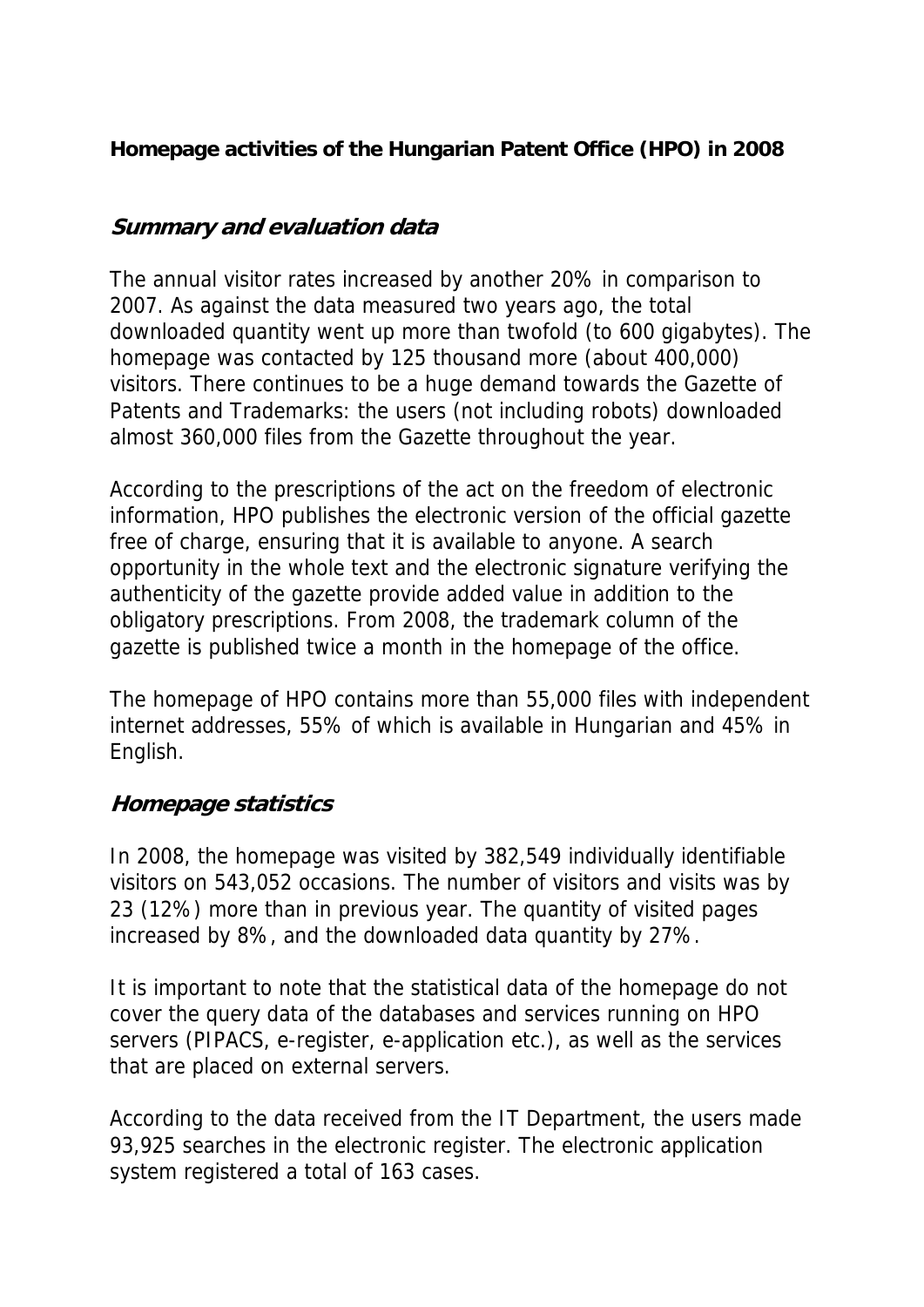The amount of downloaded materials exceeded 600 gigabytes. 62% of all pages were downloaded from Hungarian IP addresses, and 16% from computers where the place of registration cannot be identified (e.g. .net, .int. etc.). From among other countries showing an interest in the homepage, European states rated 10%, the USA represented 6% and China scored 3%; all the other countries together also rated 3% in the statistics.

Individually identifiable users downloaded 357,774 PDF files from the Gazette of Patents and Trademarks (the statistical programme registered 659,738 downloads, but 301,964 of them were downloaded by robots). Individuals downloaded 338,008 (95%) Hungarian language files and 19,766 (5%) files in English – 53% of the Hungarian pages and 47% of English language pages were downloaded by robots.

| Number of individual<br><b>Visitors</b> | 382 549     |                                   |
|-----------------------------------------|-------------|-----------------------------------|
| Number of visits                        | 543 052     | $(1, 41 \text{ visits/visitors})$ |
| Number of<br>downloaded pages:          | 2 454 709   | $(4.52 \text{ pages/visits})$     |
| Number of hits                          | 29 194 179  | $(53.75 \text{ hits/visits})$     |
| Downloaded data<br>quantity             | $602.90$ GB | $(1164, 14$ KB/visits)            |

Summarised data on the visitor rate of the www.mszh.hu homepage

| Month           | <b>Individual</b><br>visitors | <b>Visits</b> | Pages  | <b>Hits</b> | <b>Data</b><br>quantity |
|-----------------|-------------------------------|---------------|--------|-------------|-------------------------|
| January         | 37000                         | 53281         | 196625 | 299207      | 56,18                   |
| February        | 34812                         | 50378         | 193382 | 2952099     | 51,76                   |
| March           | 35931                         | 49746         | 303072 | 2917632     | 56,63                   |
| April           | 35473                         | 49929         | 203996 | 2837493     | 50,29                   |
| May             | 34723                         | 47719         | 227907 | 2418052     | 53,31                   |
| June            | 33692                         | 46085         | 165736 | 2031242     | 50, 13                  |
| July            | 25939                         | 39161         | 152071 | 1949016     | 45,04                   |
| August          | 22714                         | 33672         | 155979 | 1788158     | 37,89                   |
| September 30360 |                               | 44002         | 174049 | 2380640     | 50,10                   |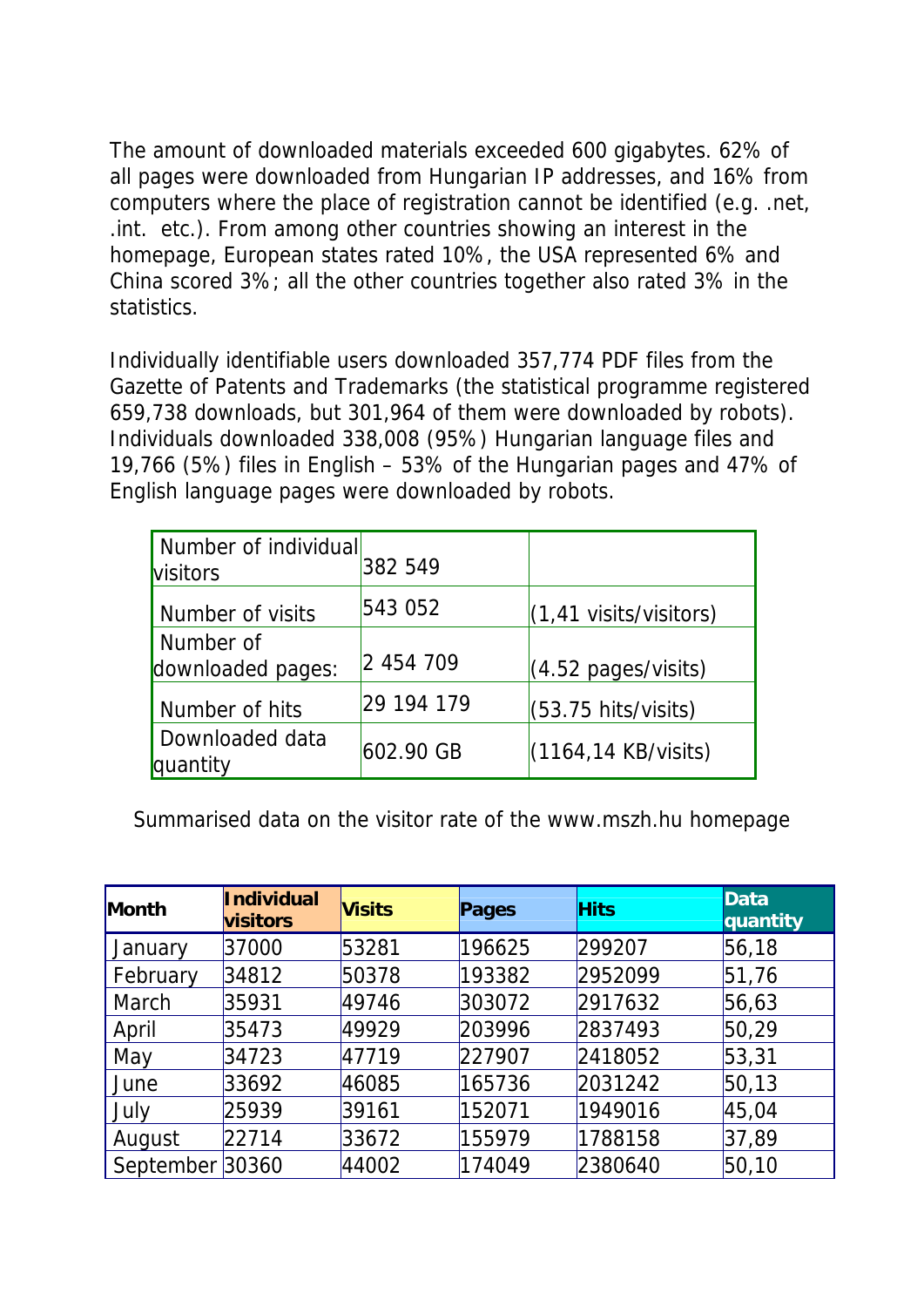| October        | 32151   | 44976   | 185239    | 2448246        | 46,92               |
|----------------|---------|---------|-----------|----------------|---------------------|
| November       | 32533   | 45959   | 274898    | 2494267        | 53, 13              |
| December 27221 |         | 38144   | 221755    | 1978127        | 51,52               |
| l Total        | 382,549 | 543,052 | 2,454,709 | [29, 194, 179] | 602,90<br><b>GB</b> |

# Monthly statistical data of the homepage



Visits to the homepage in a monthly breakdown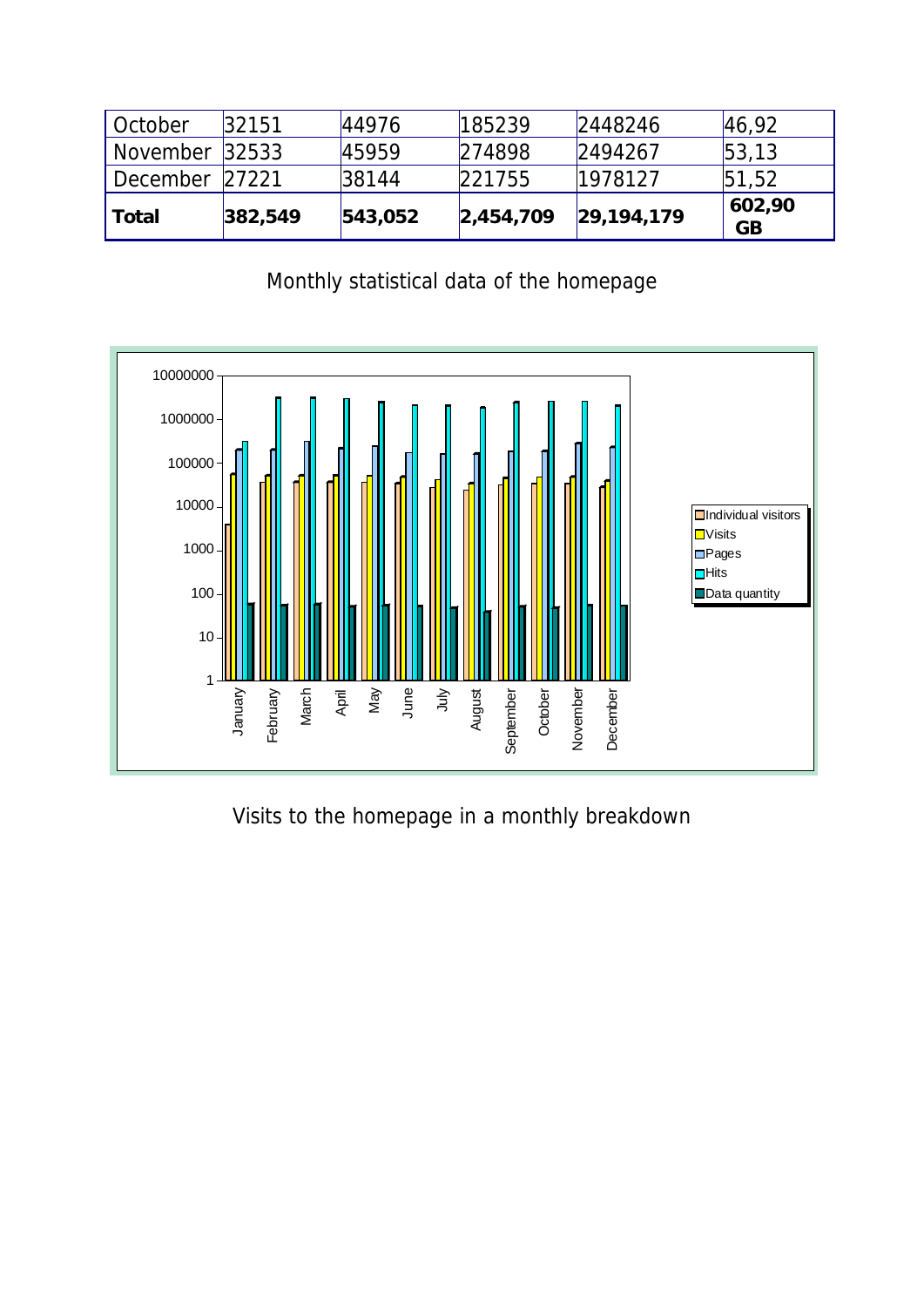

Breakdown of the downloaded pages according to countries

# **Development, maintenance and operation of the homepage**

Several important developments were launched and completed throughout the year. The new publication of the Nice, Locarno and Vienna classification systems was added to the homepage. The publication of the ninth issue of the IPC is in progress. The development of the regional database of the Hungarian Design Council was commenced.

The activities related to the development, maintenance and operation of the homepage have been carried out by the same external company, Hungary Network Zrt. since 1996. The Office and the external contractor have worked out an excellent cooperation scheme over the years. In 2007, there was only one 30-minute operational failure, but this was not due to the contractor's error, either. The homepage files – which have become huge by now - are protected through server mirroring.

The Office owns 65 domain names with .*hu* ending and 65 domain names with .eu ending, which are registered at Hungary Network Zrt.